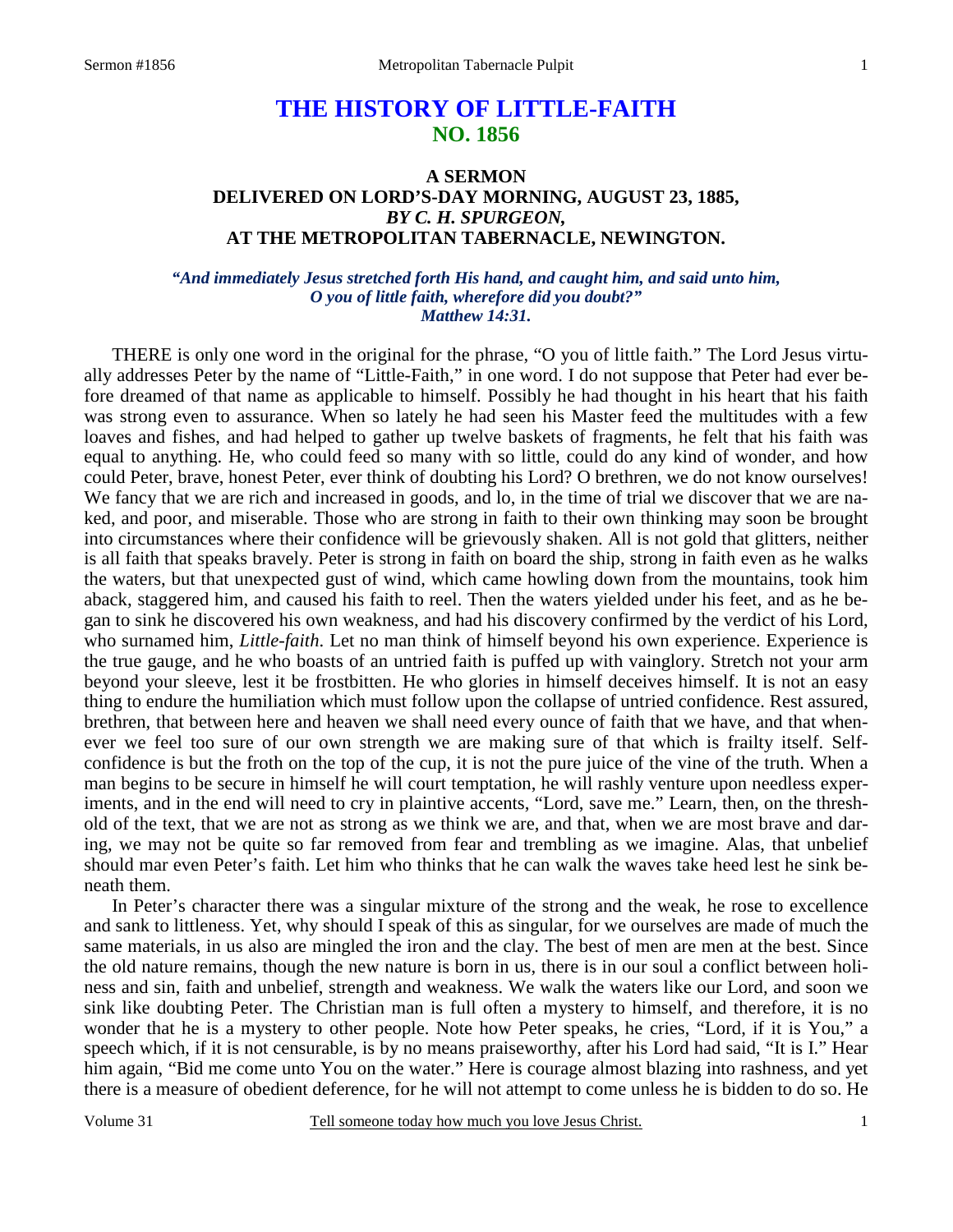will risk his life if he has but his Master's permit. What diverse qualities meet in the same man! He proposes a rash venture, and yet is prudent enough to ask his Master's permission.

 See him walking the waves, and admire the strength of his faith! Could *you* do this? Soon see him sinking because a fierce blast has blown in his face. Do you marvel at his unbelief? Would you have done better? He that knows himself knows that doubt dogs the heels of confidence. The Canaanite of distrust is still in the land, and shows himself ever and soon at unexpected turns. Where the fairest flowers of faith, and hope, and joy do bloom, the deadliest serpents of mistrust and suspicion may yet be lurking. Abraham, that father of believers, yet sinned twice by distrust when he did not own Sarah to be his wife.

 Peter's mixture of unbelief was not to be justified, nor may it be used as an excuse for ourselves. We shall speak of it as a matter of fact, but not as an example, for it was an improper and unreasonable thing. Peter could not answer the Lord's question, "Wherefore did you doubt?" His doubting was without ground or reason. If he believes at all, why does he doubt? The unbelief which makes faith little is to be confessed as a sin, and mourned over as such, it would be wrong to regard it as a mere infirmity, and invent excuses for it. The truth is that the Christian has no cause for doubting his Lord. The whole course of the Lord's dealing is calculated to inspire confidence. He has done nothing to create a suspicion of His love, or truth, or power. If we never doubt till we have cause for doubting, our life will be rich with faith. It is concerning little faith, and its faults and unreasonableness that I have to speak at this time; may God grant that all the Little-faith family may be helped to stronger confidence. May the Holy Spirit bless the word, and enable many a Ruth to pick up those handfuls that are let fall on purpose for the feeble folk who glean in these fields.

**I.** Our first topic will be LITTLE-FAITH'S HISTORY. It is sketched in the story of Peter. We are each one apt to act over again the part which Peter played in this narrative.

 *Little-faith is a true disciple, though a faulty one.* Not the littleness of the faith, but the faith itself is the gift of God. None but God could make a grain of mustard seed, none but God can give even the least particle of living faith. Faith in the Lord Jesus Christ, however feeble it may be, is a fruit of the Spirit of God, and a token of the new birth. I may say of Peter on this occasion what the Lord Jesus said of him at another time, "Blessed are you, Simon Bar-Jonas: for flesh and blood has not revealed it unto you, but My Father which is in heaven." Even the faith which can get no further than to touch the hem of Christ's garment is the work of the Spirit of God. Even that faith which cries, "Lord, I believe; help my unbelief" is, as to its existence, though not as to its infirmity, the creation of the most High. Therefore let us note that Little-faith is born in the new Jerusalem, and is an Israelite indeed, hence it has about it that immortal life of which our risen Lord has said, "Because I live, you shall live also."

 Very early in its life, *Little-faith has great longings*. See it in Peter's case. He is on board ship with his brethren while Jesus is yonder upon the waters, and Peter is so earnest to come to his Lord, and be with Him, that he is ready to plunge into the sea to reach Him. Why should he not wait as the others did? His immediate duty was in the ship with his brethren, but his vehement desires carried him above common toiling and rowing. Strong faith exhibits patience where Little-faith is in a hurry. It was well to have longings for Jesus, but it would have been wiser to have waited while the Lord came walking over the sea to the ship. The quiet, self-possessed Christian has deep longings for his Lord, but he has the assured conviction that his Lord will come to him if he continues faithful to his present duty, and therefore he waits upon the Lord. Little-faith, like Martha, runs to meet Jesus, but Strong-faith, like Mary, sits still in the house. Little-faith is feverish after immediate joy. Little-faith wants to be in heaven tomorrow. Little-faith would convert the world before the sun went down, and she grows faint because her zeal has not fulfilled her wish. Little-faith must pluck the promises while they are green, she is not content to wait till they become ripe and mellow. Yet I love her longings, and I would to God that all men had them! However mistaken pressing desires for spiritual joy may be, they are things that come not into unrenewed hearts. Those blessed longings after Christ which some of you feel, which make you cry, "Oh that I knew where I might find Him!"—you may thank God for them. Those who have greater faith know that they have found their Lord, they know that He is as the sun which cannot be hidden, they feel His warmth, and rejoice in His light, yet the keen hunger after Christ which goes with Little-faith is an admirable thing, and the Lord Himself has blessed it. I rejoice in the blossom of the apple tree, it is not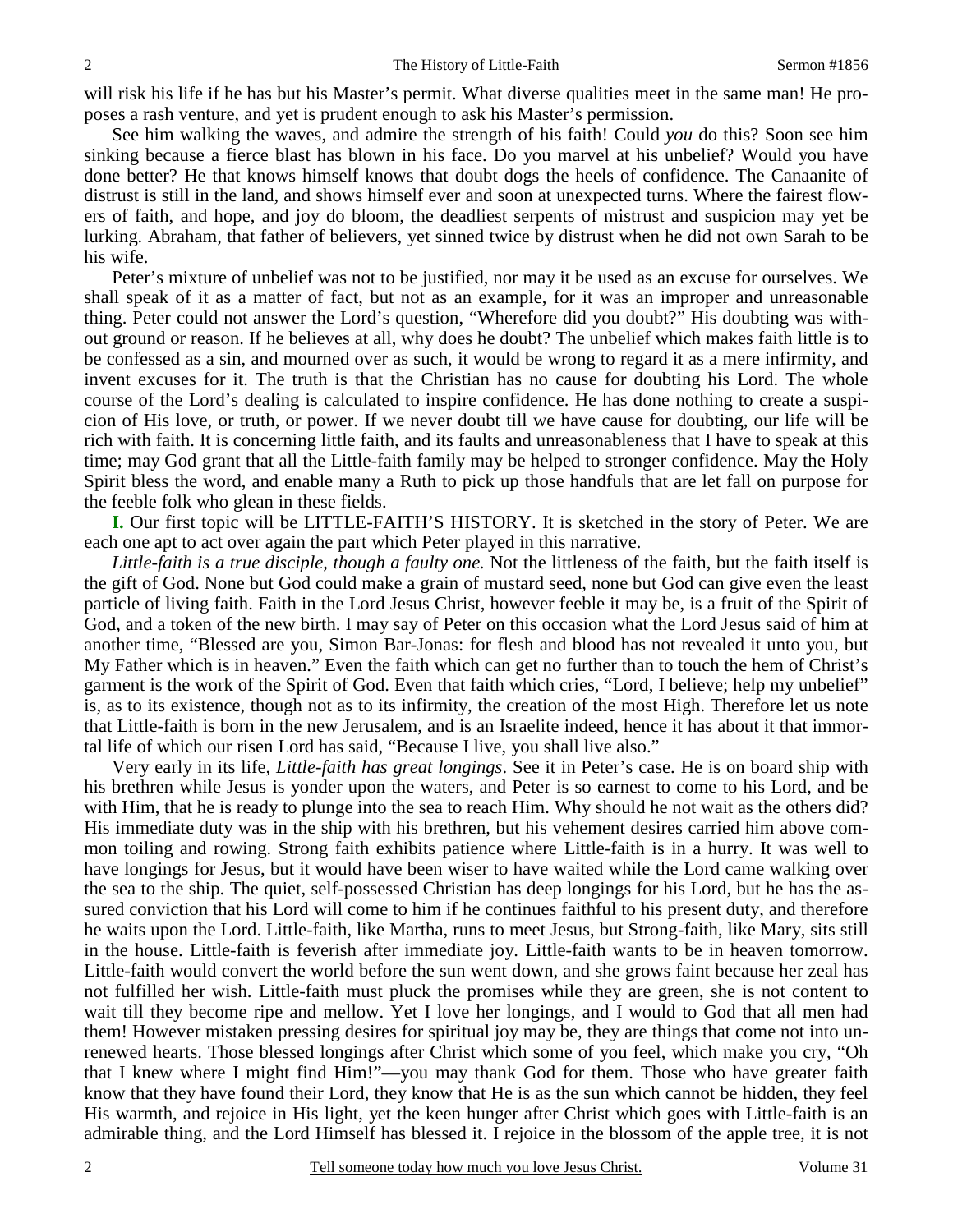as valuable as the fruit, but it is exceedingly beautiful, and even so, the eager longings of a trembling heart after the Lord Jesus are full of loveliness and fragrance, and are by no means to be despised. It is the nature of little-faith that it should be of a thirsty and eager temperament, and hasty to make a dash for present fellowship with Christ.

*Little-faith was daring.* Early in her life she had intense longings, and they grew so that Little-faith was willing to venture everything to have her longings fulfilled. "If it is You, bid me come unto You on the water"—thus does Little-faith cry to her Lord. These are big words, but they come out of a trembling heart. Men often venture all the more because their capital is so small. Souls who are little in faith are often put upon desperate measures to gain hope. O beloved, are there not some of you who would give your eyes and ears, and your very lives, to see Christ, and to taste of His love? You have come up to the Tabernacle this morning feeling that if Christ bade you plunge into the sea to find Him, you would think nothing of it. You feel like Rutherford when he said he could swim through seven hells to get at Christ, and think them nothing if he might but lie at His feet.

 Those vehement and burning desires within your spirit for your Lord and Master are sharp but exceedingly blessed things, you need not repress them, even though they urge you to venture everything for Christ's sake. Love's ventures for Christ will end in great profit. What shall it damage a man if he loses the whole world and gain his Savior? What loss could there be to a man though he himself sank in the sea, so long as his Lord stood there to stretch forth His hand and snatch him from destruction? Littlefaith can yet be a true hero when the Lord says to her, "Come." It is not the sea she fears, her concern is lest the Lord should frown upon her.

*At times Little-faith accomplishes great wonders.* Peter, when his Master said, "Come," went down upon the waters and walked the waves with ease. The Lord puts forth His strength even when we reveal our own weakness of faith. Peter took one step, and then another upon the rolling waves, wondering all the while how it ever could be. Has not your little-faith done this? I remember the first step of faith I took, how I wondered at it, and wondered at myself. Have not you also been amazed at yourselves? Do you remember when you believed that God had saved you, seeing you had faith in Christ? Then, though you knew it to be true, you could hardly tell whether you should laugh for joy or cry for fear, when you thought upon the possibility of your being saved in Christ Jesus. You dared to believe that you were adopted into the family of God, and started back as your heart said, "How can He put me among the children?" Do you recollect reading of the doctrine of election in Holy Scripture, and at last saying, "Surely, I am one of the chosen, the Lord has loved me with an everlasting love; therefore with loving kindness has He drawn me"? Was it not a piece of daring to you? Walking on the water could not have been more venturesome. You stood upright when tempted, you held on, though sore beset by the enemy; you walked towards Jesus, though the way seemed to be on the sea, a high exhilaration raised your spirit, you rose out of yourself; but yet down deep within there was a latent fear, a half-developed apprehension that your confidence was too good to last, that your joy was presumptuous. In your very heart you were afraid of sinking, and it was no wonder that by and by your fear became matter of fact.

 But now comes in another bit of our history, *Little-faith is too apt to look away from the Lord.* Peter, as he walked those billows, took his eye off his Master, and just then a tremendous hurricane rushed boisterously in his face, and poor Peter was alarmed. He had thought of the fickleness of the waves, but he had overlooked the fury of the wind. When he spoke to the Lord, he said, "If it is You, bid me come unto You on the water," and so his faith had reckoned with the water, but it had not reckoned upon the force of the wind. That mysterious and subtle agent took him by surprise. He had forgotten that he had both winds and waves to contend with, and now the wind comes upon him as a new trial, as the blast came full in Peter's face, it chilled him to the marrow, and chilled his heart too. He heard the wind, but forgot the voice which said, "It is I; be not afraid." This is the danger of Little-faith. Little-faith, at the outset, is scarcely comprehensive enough, it does not take a full view of all the possible dangers and difficulties, and so, when that which it has omitted comes to the front, it is very apt to be sorely troubled. Little-faith, your hope lies in keeping your little self wholly dependent upon your great Lord. If you begin to measure circumstances, it will go ill with you, poor trembling creature that you are! What have you and I to do with measuring? There is one that measures with a span the whole world, and weighs the mountains in scales, and the hills in a balance. With unmeasured faith let us leave ourselves in the hands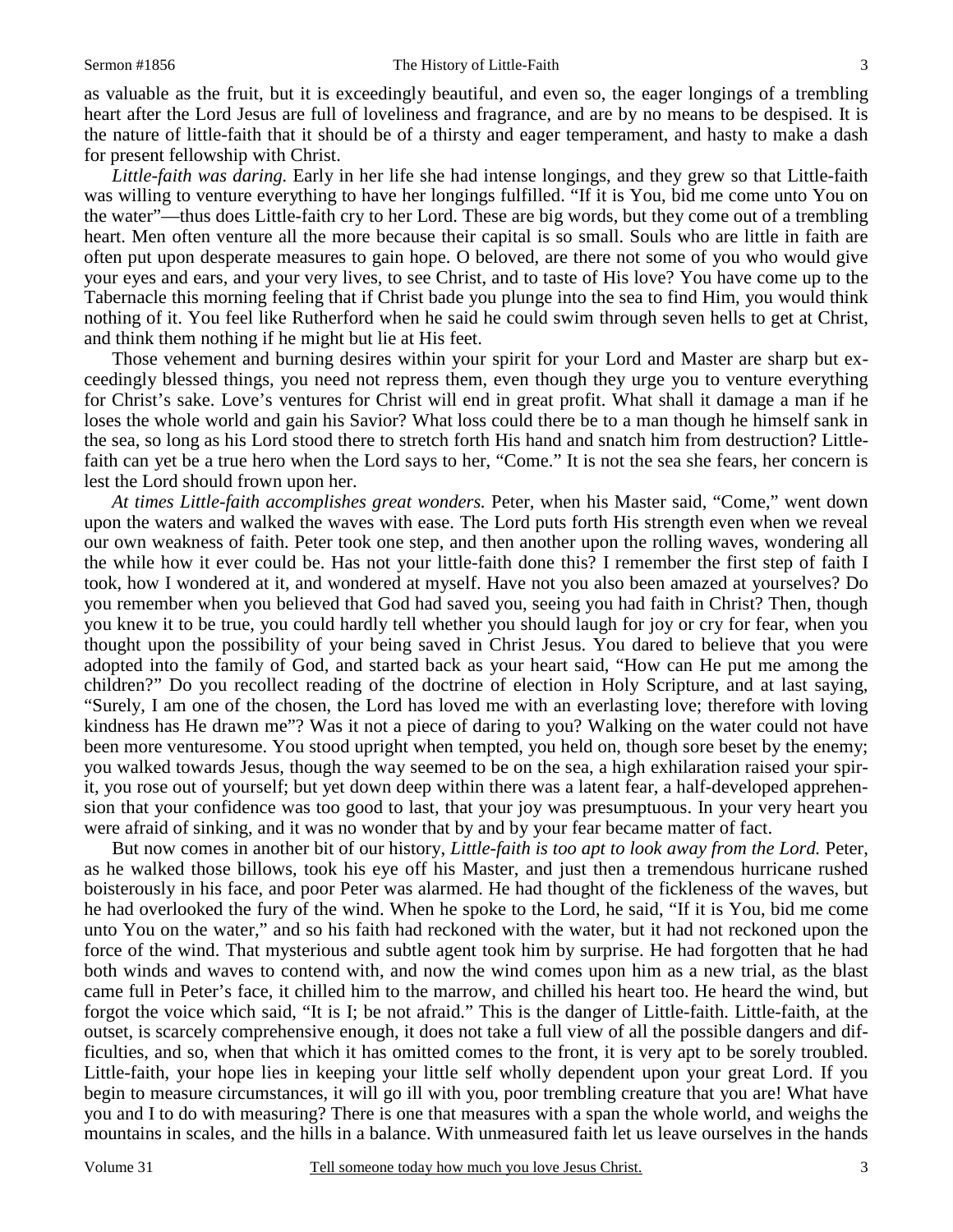of our immeasurable God, so shall our souls be kept in perfect peace, stayed on Him. I walk the waves, yet not I, but Jesus, therefore will I not look to the winds, but to Jesus, neither will I think of sinking, but see Him standing and hope in Him.

 Now, the moment Peter took his eye off his Master and thought of the wind, *Little-faith began to sink*. You see him going down, he is ready to perish, the proud waters prevail against him; he has no power whatever to help himself. I should suppose that Peter being a fisherman could swim. Why did he not strike out? Mark this, when a man begins to live by faith, if his faith fails him, even his natural ability fails with his faith. He that could swim with no faith originally, will not swim when once by faith he has begun to walk the waters. Should he fail in his walking, he cannot fall back on his swimming. "Beginning to sink" is a terrible condition. Poor Little-faith, it never reckoned on this! Deep experiences are all the more dreadful because unlooked for. When Peter left the ship, and slid down the side of the boat, and touched the sea, his first miraculous footsteps so elated him that he hardly thought it possible that he would before long be on the verge of drowning, but now down he goes, like lead in the mighty waters. The billows open wide, their great mouths to swallow up poor Little-faith and down he goes. Is that the condition of any child of God here this morning? I must confess it has sometimes been mine. There was a step, and scarcely a step, between me and death. That which bore me up appeared to give way, and the waters came in even unto my soul.

 Let me not finish this history of Little-faith without saying that *Little-faith knew how to pray*. Though Peter did not know how to come to Christ on the waters, he knew how to come to Him by prayer. Though his faith was not *what* it ought to be, it was *where* it ought to be, for his cry was to his Lord alone. He did not appeal to his brethren in the vessel, but only to his dear Master who stood so firmly on the rolling waves. He did not cry, "John, save me!" but "Lord, save me." It was a short prayer, but it was a comprehensive one. It expressed his need of salvation, it proved his faith in the Lord's will to save him, it owned Jesus to be his Lord, and it tacitly admitted that the Lord could save him, and none else. In his prayer Peter quits all other hope, and looks wholly and solely to Jesus, crying, "Lord, save me!" His faith quotes what the Lord had done for others in healing, feeding, and saving them, and now he cries, "Lord, save *me!"* He asks Jesus to act as His name implies He would do, he practically says, "Savior, save me." He appeals to his authority, "You are my Lord, and You did bid me come, therefore as Lord save Your own servant. Save me." His short cry is full of force. Let us imitate both its shortness and its fullness. Whenever faith is weak let prayer be strong. When you cannot do anything else but cry, then cry with might and main. If it is less the cry of faith, let it be all the more the cry of agony. "Beginning to sink, he cried, 'Lord, save me.'" Little children are good at crying, if at nothing else, and so is Littlefaith. When Jacob was greatly afraid, he became bold enough to wrestle at Jabbok. Even Little-faith has prayer for its vital breath, its native air. Where there is life, there is breath, and where there is faith, there is prayer. O soul, are you sinking? Then cry, "Lord, save me!"

 Now in this little picture, have any of you recognized yourselves? Do you long for Christ? Would you venture all things for His dear sake? Do you trust Him? Have you enjoyed happy moments when by faith you have accomplished things impossible to mere sense? Have you sometimes believed, and in that belief found a bearing up for your spirit that made you more than conqueror? Then, if at this moment there should be a collapse, and your faith should waver, pray unto the Lord. *He* stands fast if you do not. It is your wisdom to cry mightily in this your time of need, and as surely as the Lord lives, He will come to your rescue. Among all the carcasses that shall be washed up on the Dead Sea shore there shall never be found the corpse of Little-faith. Though Little-faith has often said, "I shall one day fall by the hand of the enemy," no weapon has yet been forged that can strike its heart, or break its bones. He that believes even with a little and a trembling believing, is safe beneath the guardian care of the Eternal God. "He shall cover you with His feathers, and under His wings shall you trust: His truth shall be your shield and buckler."

 At the end Little-faith will grow to full assurance, and will come up into the vessel, yes, unto heaven with Christ. Little-Faith shall find its way across the Jordan, and stand in its lot in the end of the days. And perhaps among the most rapturous song that shall ever salute the Redeemer's ears will be the song of those who were weak and trembling when they were here below and yet were kept to the end. Wherefore, have confidence!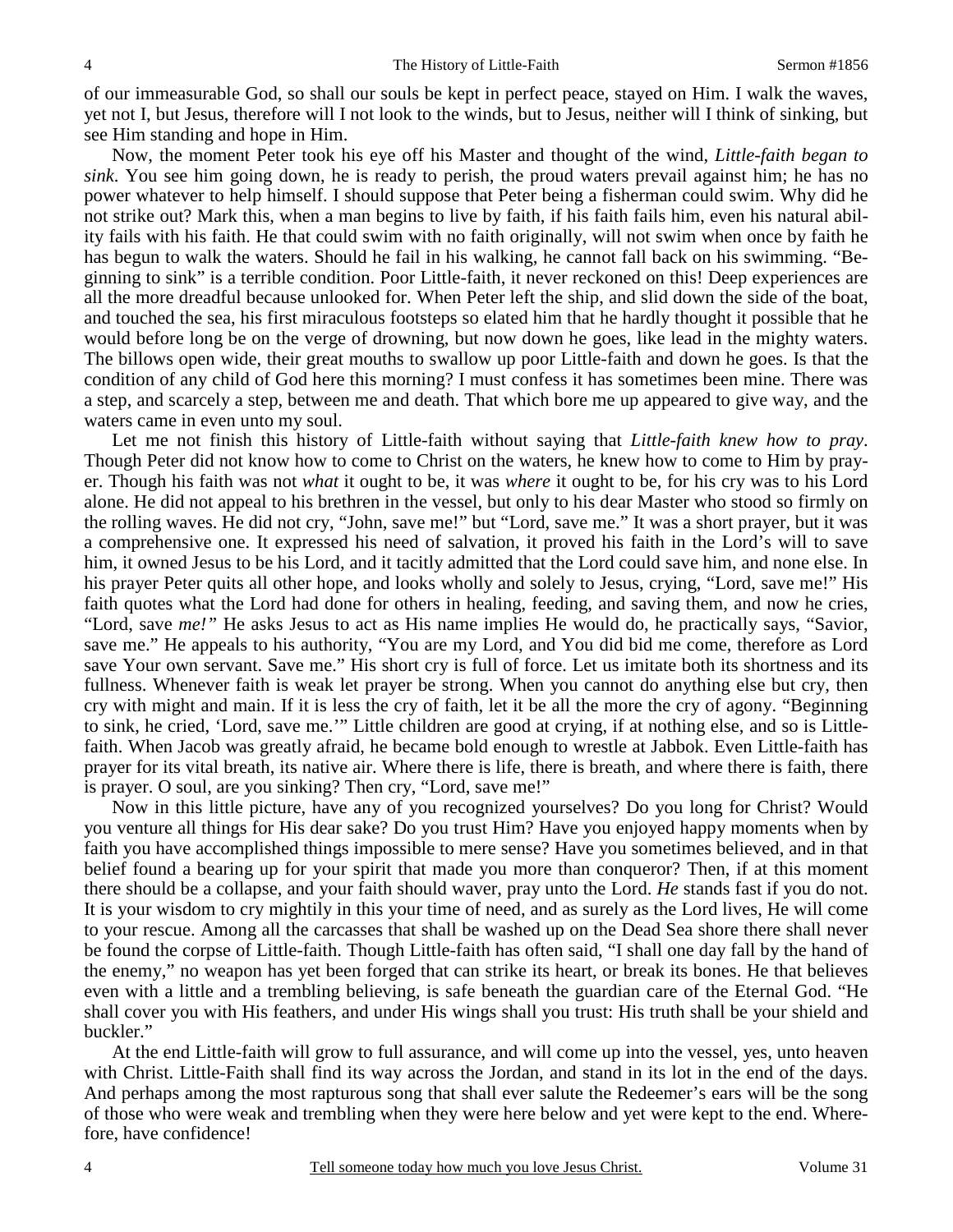**II.** I come now to the second head of my discourse, which is an interesting one—LITTLE-FAITH ACKNOWLEDGED BY THE LORD. In my text you will observe the Savior did not say, "O you of no faith," or "O you of pretended faith," but "O you of little faith." There are times when we would give all that we have if we could only have our Master's assurance that we have even a little faith. If He does but own that it is faith, then the root of the matter is in us. I would rather have great faith than little faith, but I would rather have little faith than have great presumption, and mistake it for holy confidence. It ought to have comforted Peter, even as it rebuked him, to hear his Lord, who could not make a mistake, acknowledge that he had faith.

 In following up this subject, note that little faith is faith, and *little faith is true faith*. A grain of mustard seed has life in it as surely as the tree beneath whose spreading branches the birds of the air find shelter. A spark is as truly fire as the conflagration which burned down a city. Little faith is not such powerful faith as great faith, but it is quite as true faith. O soul, if you have a ray of light, it came from the sun; if you have a pulse of life, it comes from the heart; if you have any measure of faith, it is the work of the Spirit of God. A pearl is a pearl, though it is no bigger than a pin's head. God's signature is as valid when He writes it small as when He uses capitals.

 In Peter's case *little faith was faith with a very solid reason at the back of it*. O child of God, little as your faith may be, yet if you believe in Christ you have faith most proper and justifiable, in fact, so strong is the ground of your little faith that the Savior even asks you, "Wherefore did you doubt?" As much as to say, "You have every reason for your faith, but what reason have you for doubting?" Oh, dear heart, if you do come to Christ and cast yourself on Him you are doing the best and the most right thing that you can do, and none can question your conduct. Yes, if you even swoon away upon the dear bosom of the eternal love, none shall tear you off; none shall separate you, even in your feebleness, from Christ. He has said that him that comes to Him He will in no wise cast out; who, then, can dismiss you from His presence? You are not presumptuous; you are not going beyond what is permitted you when you do trust yourself and your all on Christ your Lord. Do it again, and do it again more thoroughly, and you shall never be ashamed of having done it, no, it shall be your glory that you dared to trust your Lord. His promise shall never be outdone by your faith. Open your mouth wide and He will fill it. Ask more faith, and He will give more faith, and fulfill to you greater promises; go from faith to faith, and you shall receive blessing upon blessing. There is no limit to your Lord's love, make free with it, there is no reason why you should hesitate. Christ owned Little-faith to be faith with a solid reason at its back when He said, "Wherefore did you doubt?"

 Our Lord Jesus owned Little-faith because, little as it was, *it ventured all for Him*. Peter had thrown himself into the sea to come to his Master, and the Lord recognized that fact. He who ventures all for Jesus and on Jesus shall not find it to be a losing speculation. Though you dare not say that you have strong faith, yet you give up the world's pleasures, and its sinful gains, and its pleasing smiles, for Christ; you would not deny Him for all the treasures of Egypt, well, then, our Lord will acknowledge you as His, and bear you harmless in the end. That little faith, which is real faith, knows nothing of the timidity which haunts the heart of the hypocrite. Little-faith fears lest it should not be accepted at the last, but it is not afraid of being persecuted for Christ's sake. No, let me but know that I am His and He is mine, and I will go through fire, and through water, to be with Him.

*Little-faith*, in the case of Peter, *was coming to Jesus all the while.* Peter, when he left the ship, left it to come to Jesus, and for that purpose only. The first step he took upon the sea was towards Jesus, and every other step was towards Jesus, and when he began to sink he sank that way, leaning towards his Master, and crying as he went down, "Lord, save me!" Now, the Lord Jesus always owns a faith which comes towards Him, however lame it may be. If you have a faith which looks to yourself, a curse rests upon it. If you have a faith which looks to priests, it is superstition. If you have a faith which looks to ceremonies, creeds, prayers, and feelings, it will fail you when most you need help. But if you have a faith whose eyes are to Jesus, whose longings are for Jesus, whose hopes are all centered in Jesus, whose steps all head to Jesus, then you have a faith upon which Jesus sets His seal, and though He calls it "little," yet He calls it "faith." Be sure that that which the Lord Himself owns to be faith is faith, even though for the present it leaves you damp with the brine from which you are newly plucked.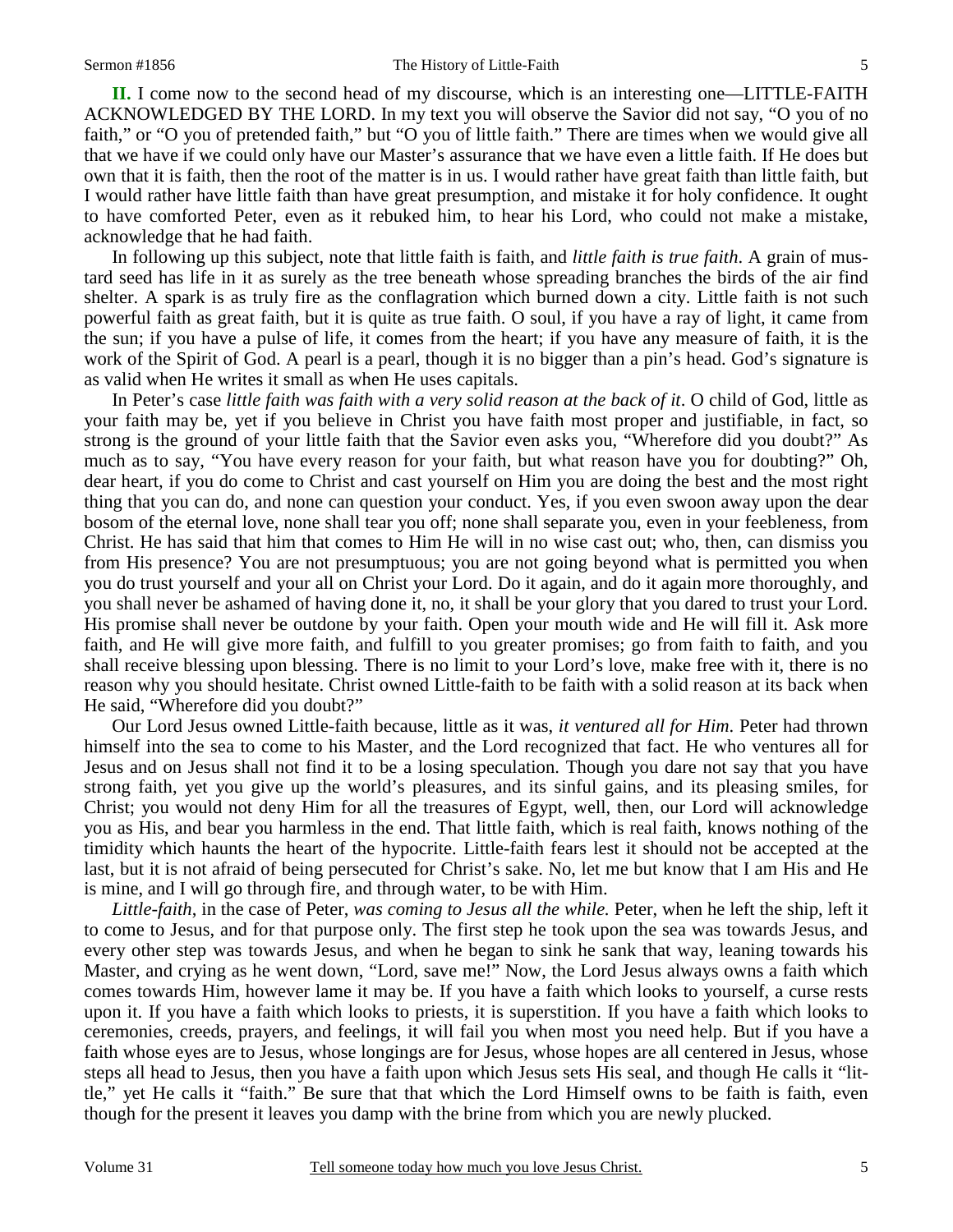Once more, the Master acknowledges this faith, for, *before long, Little-faith came to walk with Jesus on the sea*. I think I have seen a picture of Peter sinking and Christ stooping to save him, but I wish that some eminent artist would paint the two walking together in peace, Peter and his Lord. What joy to think that Little-faith, once drawn from the deep, stands on those foaming waves side by side with the great saving Lord! Now Peter is conformed to his Lord. Now is the servant clothed with the might of his Master. We have before seen the Son of God walking in the fire with the three holy youths, and now we see the obverse of the medal—a saint walking on the water with the Son of Man. Is it not a splendid, reassuring truth that Little-faith can grow to act like Christ? The day shall yet come when the Lord shall have so strengthened Little-faith that the things that the Lord does Little-faith shall do also, and the word shall be fulfilled, "Greater works than these shall you do, because I go unto My Father." You tell me that you cannot rejoice today, but Jesus will see you again, and your heart shall rejoice. You cannot go forth to Christian service, for you are lame through spiritual weakness, but the day comes when the lame man shall leap as a hart. The Healer of His people will lay His hand upon you, and make you "strong in the Lord and in the power of His might." You have a greater consciousness today of your inability in yourself than you have of your ability in the Lord. But it shall not always be so, the time will come when in rapt fellowship with Him, by the strength of His grace, you shall be in this world even as He is, and that glorious life which in the person of Christ trod on the sea as though it were a sea of glass, that same life shall be in you, so that you shall overcome the world, the flesh, and the devil.

 I feel right glad to have even a little faith. I am truly sorry that it is so little when I know that my Lord deserves all possible confidence, but yet I am glad that it is given to me to believe on His name, for it has brought me near Him, and will bring me yet nearer, and will by and by bring me to be with Him where He is, and to behold His glory.

 Thus I have shown you that our Lord acknowledged Little-faith. He did not break the bruised reed, nor disown the infant faith, but He called it faith, answered its prayer, and made it to stand with Him in fellowship of power.

**III.** In the third place I want you to notice LITTLE-FAITH'S DELIVERANCE. Little-faith began to sink, but it was only a beginning. The sinking did not end in Peter's drowning, but in his Lord's saving. The text says, "Beginning to sink," and truly that is the whole matter. None of God's people shall go beyond "beginning to sink." We may be "ready to perish," but we shall not actually perish. Our steps may be "almost gone," but "almost" is not "quite." A man may be near death, and yet live; he may begin to sink, and yet be saved. Friend, it may be that for some time you have been "beginning to sink," but you have not sunk yet. Not yet are you consumed, not yet is the Lord's mercy clean gone forever, not yet has He forgotten to be gracious. Oftentimes "beginning to sink" with us, is with Christ beginning to stretch out His hand. The beginning of a clear sense of our own weakness is often the beginning of the display of the power of God.

 Little-faith received its deliverance *wholly from the Lord*. As I have already said, it was not Peter's swimming that got him out of his trouble, nor was it any revival of Peter's faith which did it, but the Lord came to the rescue, and proved His power to help at a dead lift. So shall it be with you, O trembling heart, in the hour of your extremity God shall appear for you. The Lord will provide. Out of weakness you shall be made strong, for He has said, "I will never leave you, nor forsake you."

 It was of the Lord, and therefore it was *immediate*. Will you kindly note that word in the text, "and immediately Jesus stretched forth His hand." Before He rebuked him for his little faith, He delivered him from his peril. O Little-faith, you have but to cry, and the Lord will help you. Do not delay your crying, and He will not delay His helping. The Lord may let the matter proceed some considerable distance till we think it is all over with us, but in the nick of time He will appear for our deliverance. At that dark moment when we read our own death warrant amid the roar of the tempest, the prompt relief of the Lord of love will arrive. No wings of cherubim can be swifter than the Lord's right hand when He means to draw His people from great waters.

 It is added "immediately *He stretched forth His hand."* It was an instructive action on the part of Jesus that stretching forth of His hand, as if He was raising Himself to the utmost energy, and reaching beyond Himself to rescue His servant. A stretched-out hand denotes the exercise of all the power of the person thus acting. In the case of God's people, it has often been necessary that He should bring them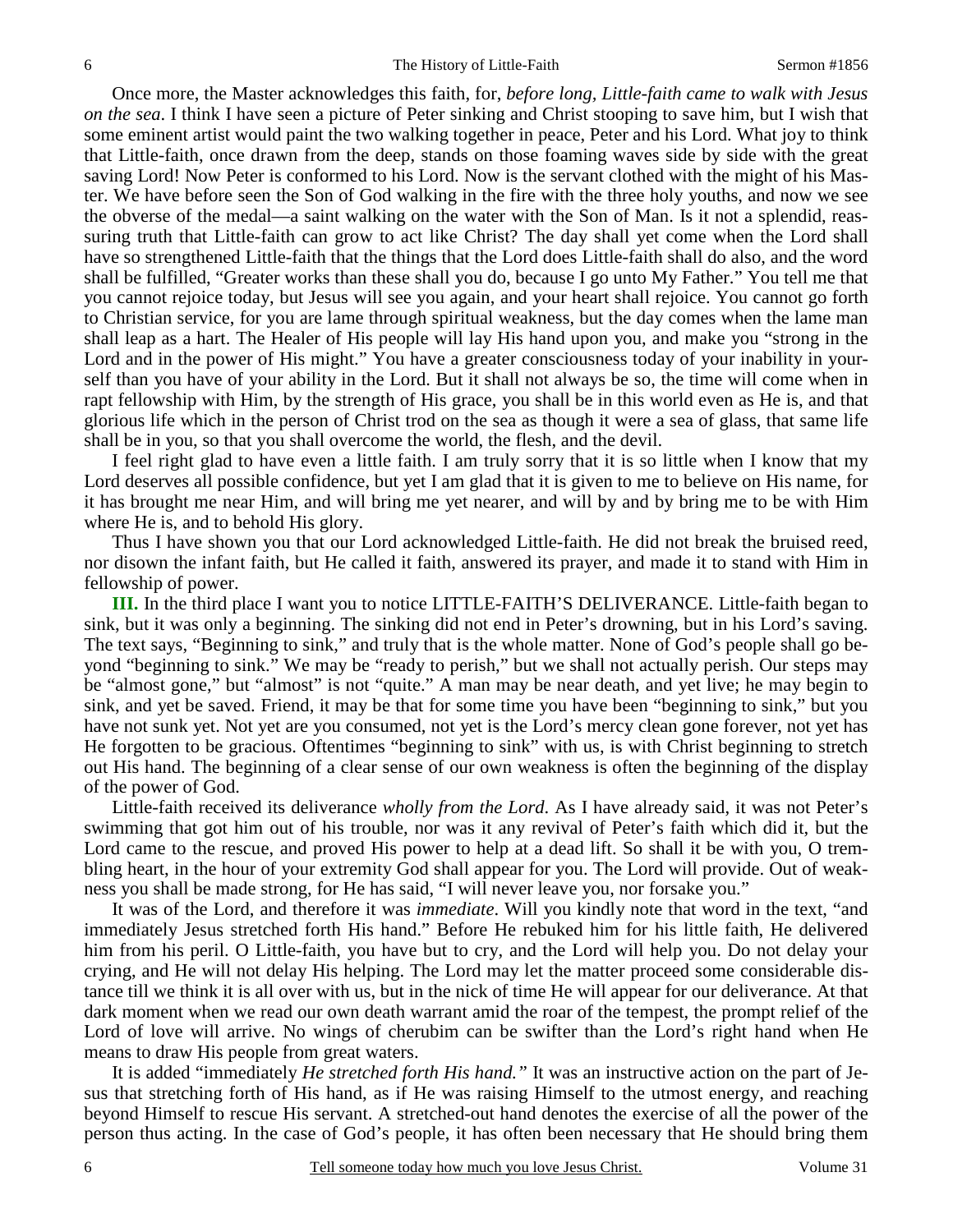forth with a high hand and with an outstretched arm. Peter had his exodus from the water as Israel from Egypt. Who is to know the might of God's arm if He does not stretch it out? And why should it be stretched out unless there is a need for it? So that our perils produce the necessity for God to stretch out His hand, and thus they turn out to be comfortable means of grace to us. Our necessities are the doors through which the Lord's great bounty comes to us. If Little-faith did not lift up its cry of dismay, the Lord's hand would not be lifted up for its rescue.

 It is added, He *"caught him."* Thus the Lord came into personal contact with His servant. See, He holds him up. The whole weight of Peter is on Christ. If Peter sinks, Jesus must sink too, for He will not quit His hold. For the time Peter and Christ are joined, they have only one standing, and that standing is all in Christ. O Little-faith, you do feel a closer union to Christ in your hour of danger than ever before. It comes to this, that when Jesus interposes to save Little-faith, He bends all His strength to the deed, and takes hold of the sinking one with a grip so fast and firm, that the two must sink or stand together. All the weight of Peter was on Jesus, all the security of Jesus was bestowed on Peter; Little-faith holds Jesus while Jesus upholds Little-faith. A half-hoping, half-despairing soul lays hold on Jesus with an iron grip, and on such a poor feeble one the hold of Jesus is equally tight and strong. He will never let the sinking sinner die when once that prayer has been uttered, "Lord, save me." I hardly know of a more conscious union between a man and Christ than that which is achieved when in sinking times the grip of the crucified hand is felt as our sole rescue from death. "Hallelujah, who shall part Christ's own bride from Christ's own heart?" Who is he that shall separate the most timid and trembling of all the believing company from that eternal hand which is sworn to deliver? "I give unto My sheep eternal life," He says, "and they shall never perish," nor shall they though the heavens and the earth should pass away. The Lord must and will stretch out His hand and catch the sinking one, and grant him the same standing as Himself.

**IV.** I close with LITTLE-FAITH REBUKED. That comes last. After the poor soul is quite rescued, and set on a sure footing, then comes the loving chiding, "O you of little faith, wherefore did you doubt?" This is such a gentle rebuking that it almost seems to me that the Master might say as much as this to us when we enter Paradise with Him. It might not be unkind even there to say, "Wherefore did you doubt?" When you and I have come up from our dying beds, and left all pain, and poverty, and sorrow, far behind, we shall find ourselves in the golden-streeted city, and the Well-Beloved with us, and we shall look back on all the way whereby He led us, and then He may lovingly whisper in our ear, "Wherefore did you doubt?" Look back on your pilgrim way. There is the Slough of Despond dried up, there is Giant Despair's head on a pole, there is Apollyon bound with chains, there is the river whose chill stream so often frightened you, glittering in the eternal light. "Wherefore did you doubt?" You doubted about nothing. You made mountains out of molehills. Where everything, was working for you, you said with trembling Jacob, "All these things are against me." Will not our Lord produce rapture within our spirit while He brings to mind His unchanging love, His immutable truth, His immovable faithfulness? We shall eternally wonder at our own doubts. What if our Lord should say, "Did you not come up from the wilderness leaning upon Me as your beloved? Did I ever fail you? Did I ever give you a cross word? Say, did I ever leave you or forsake you? Wherefore did you doubt?" Then we shall sweetly chide ourselves to think we ever had a moment's distrust of our dear Lord, the Bridegroom of our souls, in whom our faith ought to have been constant as the day.

 Notice, dear friends, with regard to this question, "Wherefore did you doubt?" that it is an *inconsistent* thing for a believing man to doubt His God, or distrust the power of the Lord Jesus. You do believe, and if you believe, why doubt? If faith, why *little* faith? If you doubt, why believe? And if you believe, why doubt? Oil and water will not mix. Oh, how could faith and unbelief unite? Yet they are often found together in deadly warfare. "Oh," said a dear sister in Christ to me the other day, "I cannot doubt my God." Yet she also expressed a fear lest she should be wrong at the last. This was an odd mixture in one who knew so well the glorious gospel, but then we are all odd in some way or other. In any case it is not meet that we believe and yet disbelieve. Shall a fountain send forth both sweet water and bitter? Be gone you doubts! Oh that they would go at my bidding! What business do you have here at the festival of faith? Be gone, you harpies, that devour the bread of the Lord's Table, and defile our dainty things! What right do you have to enter the holy abodes of faith?